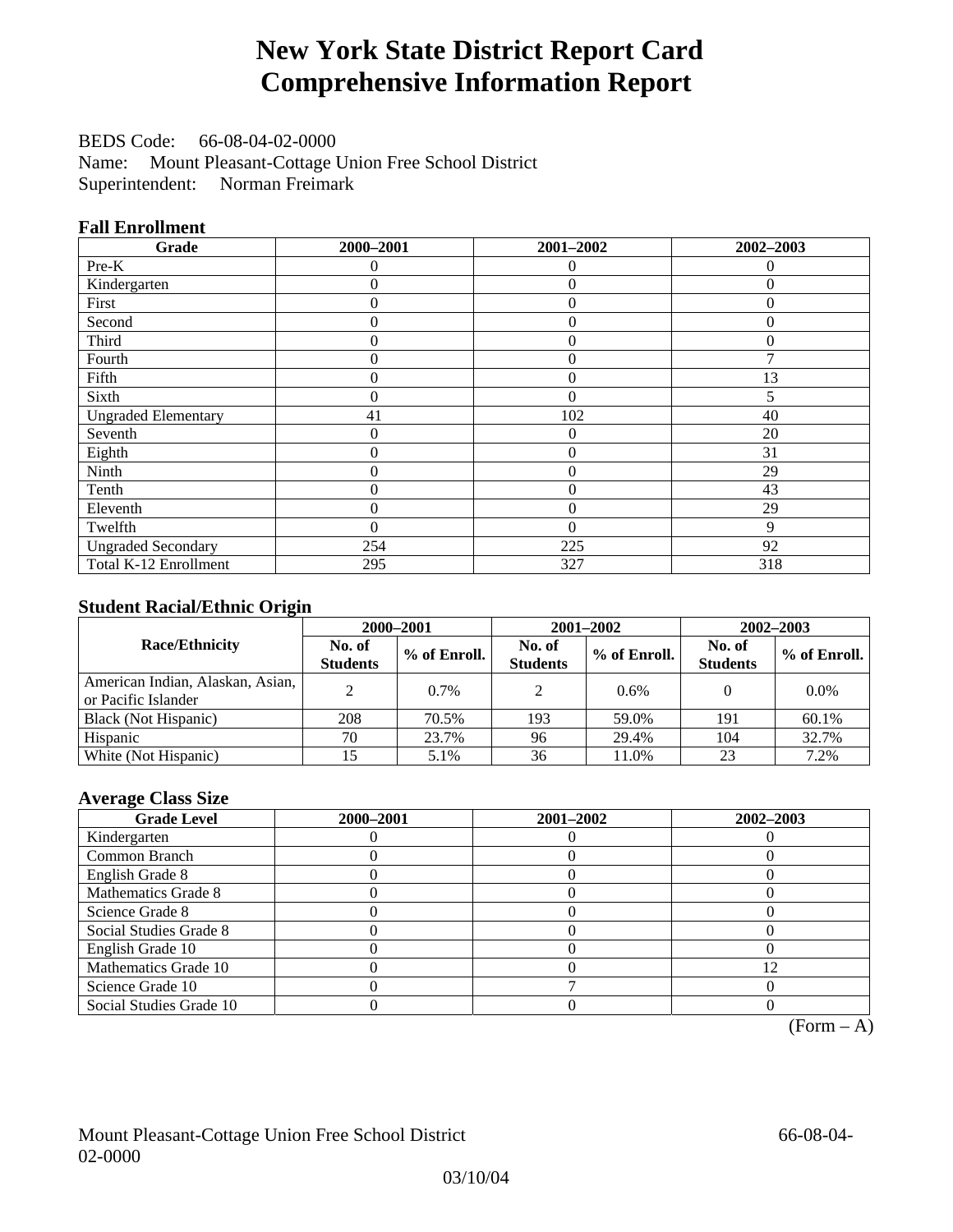### **District Need to Resource Capacity Category**

| <b>N/RC Category</b> | <b>Description</b>                                                       |
|----------------------|--------------------------------------------------------------------------|
|                      | This is a school district with low student needs in relation to district |
|                      | resource capacity.                                                       |

## **Similar School Group and Description**

| <b>Similar School Group</b> | <b>Description</b> |
|-----------------------------|--------------------|
| NΔ                          | N<br>мA            |

All schools within the same N/RC category are divided into three similar school groups defined by the percentage of students in the school who are eligible for the free-lunch program and/or who are limited English proficient (also known as English language learners).

#### **Student Demographics Used To Determine Similar Schools Group**

| 0                                 |           |         |       |               |               |         |
|-----------------------------------|-----------|---------|-------|---------------|---------------|---------|
|                                   | 2000-2001 |         |       | $2001 - 2002$ | $2002 - 2003$ |         |
|                                   | Count     | Percent | Count | Percent       | Count         | Percent |
| <b>Limited English Proficient</b> |           | 0.0%    |       | $0.0\%$       |               | $0.0\%$ |
| Eligible for Free Lunch           |           | 0.0%    | 327   | 100.0%        | 320           | 100.6%  |

### **Attendance and Suspension**

|                               | 1999–2000       |         |                 | 2000-2001 | $2001 - 2002$   |         |
|-------------------------------|-----------------|---------|-----------------|-----------|-----------------|---------|
|                               | No. of          | $%$ of  | No. of          | $%$ of    | No. of          | $\%$ of |
|                               | <b>Students</b> | Enroll. | <b>Students</b> | Enroll.   | <b>Students</b> | Enroll. |
| <b>Annual Attendance Rate</b> |                 | 0.0%    |                 | $0.0\%$   |                 | $0.0\%$ |
| <b>Student Suspensions</b>    | 30              | 9.9%    | 38              | 12.9%     | 25              | 7.6%    |

## **Student Socioeconomic and Stability Indicators**

### **(Percent of Enrollment)**

|                          | 2000-2001 | $2001 - 2002$ | 2002-2003 |
|--------------------------|-----------|---------------|-----------|
| <b>Reduced Lunch</b>     | 9.0%      | $0.0\%$       | $0.0\%$   |
| <b>Public Assistance</b> | NA        | NA            | <b>NA</b> |
| <b>Student Stability</b> | NA        | NA            | NA        |

| <b>Staff Counts</b>                   |    |  |  |  |  |
|---------------------------------------|----|--|--|--|--|
| 2002-2003<br><b>Staff</b>             |    |  |  |  |  |
| <b>Total Teachers</b>                 |    |  |  |  |  |
| <b>Total Other Professional Staff</b> |    |  |  |  |  |
| <b>Total Paraprofessionals</b>        | 10 |  |  |  |  |
| Teaching Out of Certification*        |    |  |  |  |  |
| Teachers with Temporary Licenses      |    |  |  |  |  |

\*Teaching out of certification more than on an incidental basis. Teachers with temporary licenses are also counted as teaching out of certification.

 $(Form - B)$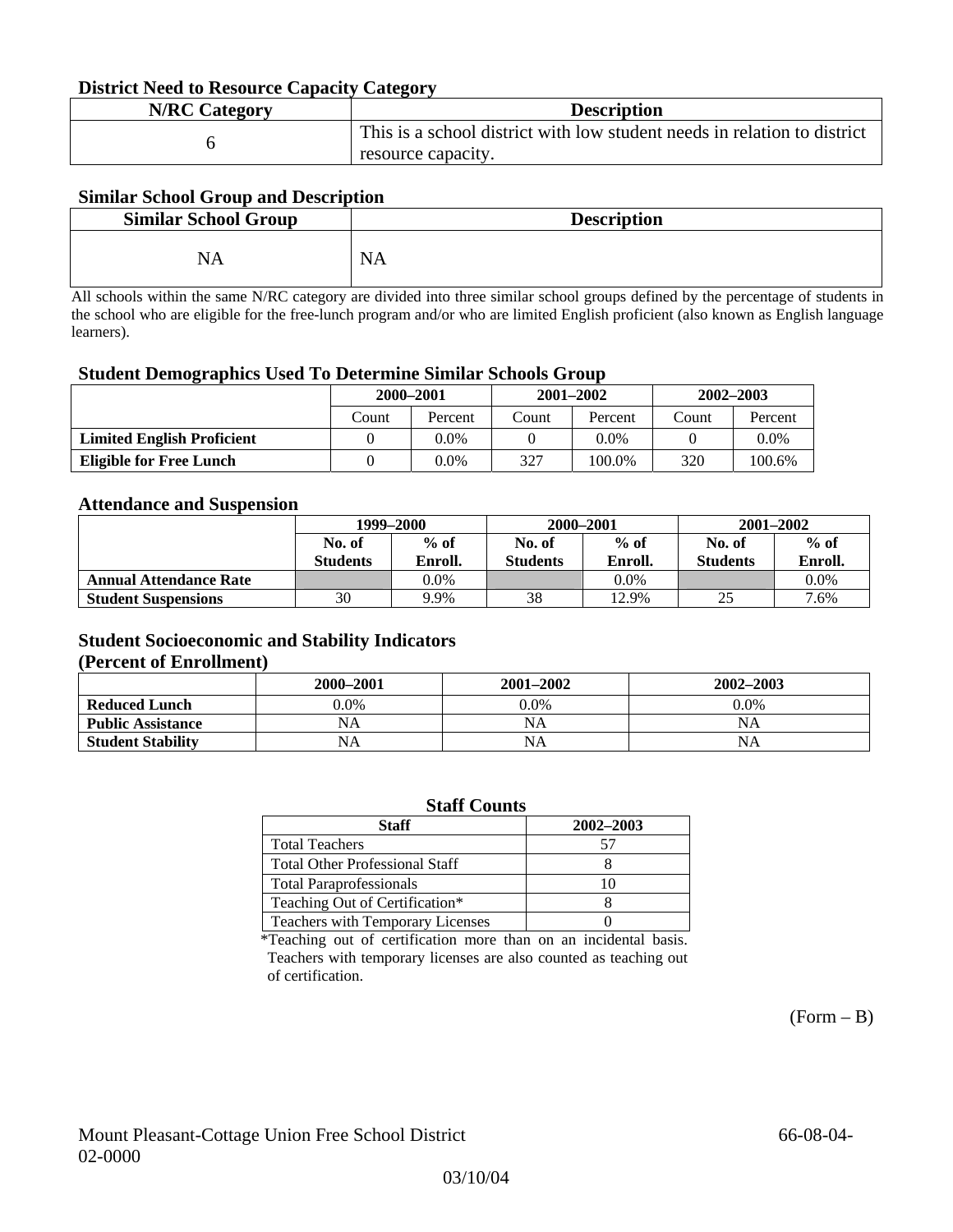# **High School Graduates and Noncompleters**

| ніді эспол этайнакі патінід кеденія вірюшая |                       |                                   |                                                    |                       |                                   |                                                    |                       |                                   |                                                    |
|---------------------------------------------|-----------------------|-----------------------------------|----------------------------------------------------|-----------------------|-----------------------------------|----------------------------------------------------|-----------------------|-----------------------------------|----------------------------------------------------|
|                                             | 2000-2001             |                                   |                                                    |                       | 2001-2002                         |                                                    | 2002-2003             |                                   |                                                    |
|                                             | <b>Total</b><br>Grads | <b>Regents</b><br><b>Diplomas</b> | $\frac{0}{0}$<br><b>Regents</b><br><b>Diplomas</b> | <b>Total</b><br>Grads | <b>Regents</b><br><b>Diplomas</b> | $\frac{6}{6}$<br><b>Regents</b><br><b>Diplomas</b> | <b>Total</b><br>Grads | <b>Regents</b><br><b>Diplomas</b> | $\frac{0}{0}$<br><b>Regents</b><br><b>Diplomas</b> |
| General<br>Education                        |                       |                                   | 0%                                                 | 0                     |                                   | 0%                                                 | $\theta$              |                                   | 0%                                                 |
| Students with<br><b>Disabilities</b>        | 13                    |                                   | 0%                                                 | 0                     | $\theta$                          | 0%                                                 | 4                     |                                   | 0%                                                 |
| All Students                                | 13                    |                                   | 0%                                                 |                       |                                   | 0%                                                 |                       |                                   | 0%                                                 |

## **High School Graduates Earning Regents Diplomas\***

\*Only students awarded local diplomas (including local diplomas with Regents endorsements) are counted as high school graduates. Because of a change in data collection procedures during the 2001–2002 school year, diploma counts and percentage of graduates earning Regents diplomas are not necessarily comparable between years. Data for the 2000-2001 school year include January, June and August 2001 graduates; data for the 2001-2002 school year include January and June 2002 graduates; data for the 2002–2003 school year include August 2002 and January and June 2003 graduates.

## **Distribution of 2002–2003 Graduates (All Students)**

|               | To 4-vear<br>College | To 2-vear<br>College | <b>To Other Post-</b><br><b>Secondary</b> | <b>To the Military</b> | To<br><b>Employment</b> | <b>Other</b> |
|---------------|----------------------|----------------------|-------------------------------------------|------------------------|-------------------------|--------------|
| <b>Number</b> |                      |                      |                                           |                        |                         |              |
| Percent       | 0%                   | 25%                  | 0%                                        | 0%                     | 0%                      | 75%          |

## **Number of High School Completers with Disabilities in 2002–2003**

| Graduates*<br>(a) | <b>Regents</b><br><b>Diplomas</b><br>b) | <b>IEP Diplomas</b><br>or Certificates<br>'ci | All 2002-2003<br><b>Completers</b><br>(a+c) |
|-------------------|-----------------------------------------|-----------------------------------------------|---------------------------------------------|
|                   |                                         |                                               |                                             |

\*Local Diplomas (including local diplomas with Regents endorsements)

## **High School Noncompletion Rates**

|                     |                            | 2000-2001       |         |                 | 2001-2002 | 2002-2003       |         |
|---------------------|----------------------------|-----------------|---------|-----------------|-----------|-----------------|---------|
|                     |                            | No. of          | $%$ of  | No. of          | $%$ of    | No. of          | $%$ of  |
|                     |                            | <b>Students</b> | Enroll. | <b>Students</b> | Enroll.   | <b>Students</b> | Enroll. |
| General-            | Dropped Out                |                 |         | $\theta$        |           | $\theta$        |         |
| <b>Education</b>    | Entered GED Program*       |                 |         | 0               |           | 0               |         |
| <b>Students</b>     | <b>Total Noncompleters</b> |                 |         | 0               |           | $\Omega$        |         |
| <b>Students</b>     | Dropped Out                |                 |         | 0               |           | 0               |         |
| with                | Entered GED Program*       |                 |         | 0               |           | 0               |         |
| <b>Disabilities</b> | <b>Total Noncompleters</b> |                 |         | 0               |           | 0               |         |
| All                 | Dropped Out                | $\Omega$        | $0.0\%$ | 0               | $0.0\%$   | $\theta$        | $0.0\%$ |
| <b>Students</b>     | Entered GED Program*       | $\Omega$        | $0.0\%$ |                 | $0.0\%$   | $\Omega$        | $0.0\%$ |
|                     | <b>Total Noncompleters</b> | $\Omega$        | $0.0\%$ | $\Omega$        | $0.0\%$   | $\Omega$        | $0.0\%$ |

\*The number and percentage of students who left K-12, diploma-bound systems and entered an alternative program leading to a high school equivalency diploma.

 $(Form - C)$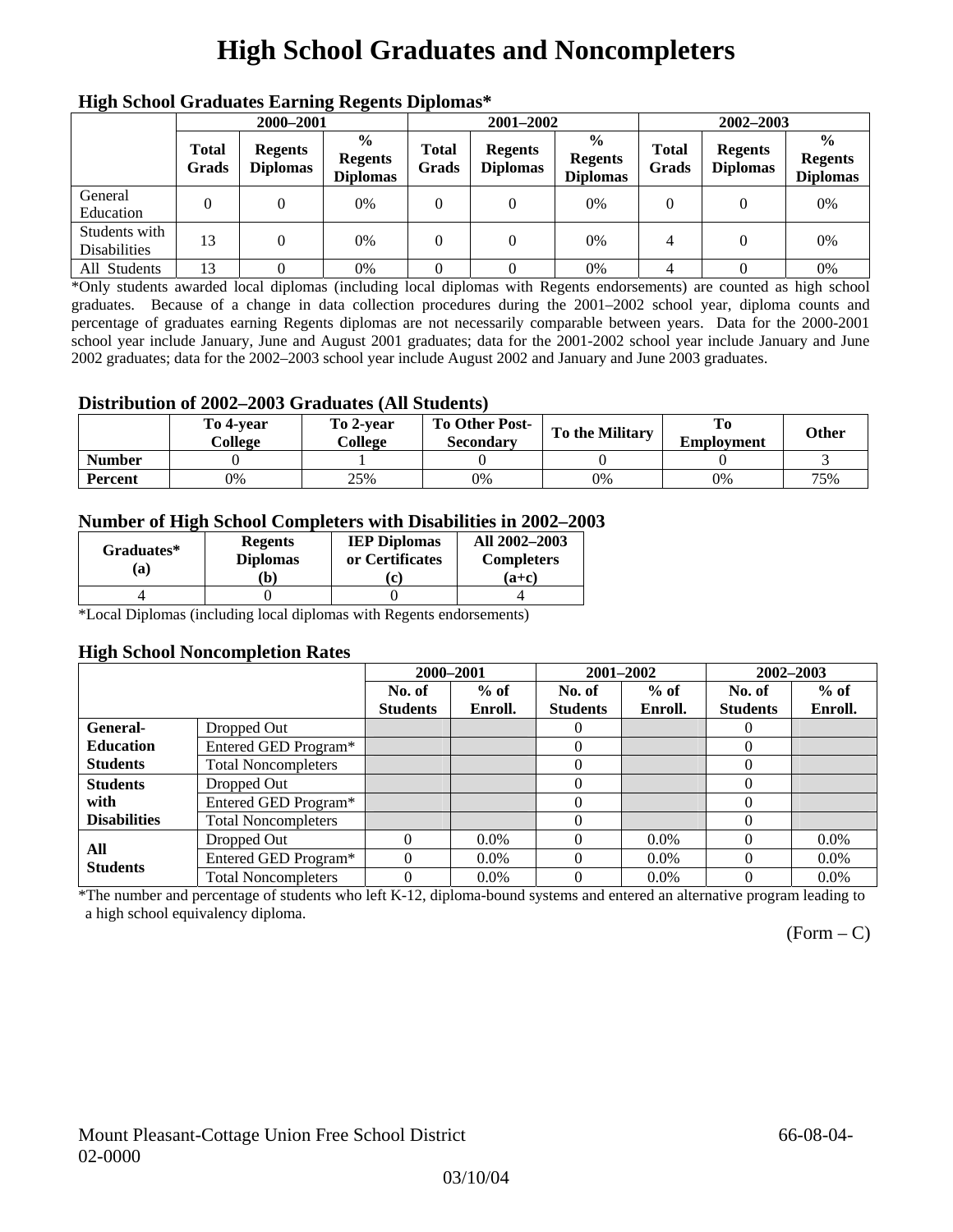# **Career Development and Occupational Studies (CDOS)**

## **Percentage of Students Documenting Self- and Career-Awareness Information and Career Exploration Activities, K–3**

| <b>Grades</b> | $2000 - 01$ | $2001 - 02$ | $2002 - 03$ |
|---------------|-------------|-------------|-------------|
| K–1           |             | $0\%$       | $0\%$       |
|               |             | $0\%$       | 0%          |

## **Students Developing a Career Plan, 4–12**

| <b>Grades</b> |                                                                                                                                                                                                                                                                                                                                | $2000 - 01$ | $2001 - 02$ | $2002 - 03$ |
|---------------|--------------------------------------------------------------------------------------------------------------------------------------------------------------------------------------------------------------------------------------------------------------------------------------------------------------------------------|-------------|-------------|-------------|
|               | Number of General-Education Students                                                                                                                                                                                                                                                                                           |             | $\Omega$    | $\theta$    |
| $4 - 5$       | Number of Students with Disabilities                                                                                                                                                                                                                                                                                           |             | 0           | $\Omega$    |
|               | Number of All Students                                                                                                                                                                                                                                                                                                         |             | $\theta$    | $\Omega$    |
|               | Percent of Enrollment<br>0%<br>Number of General-Education Students<br>0<br>Number of Students with Disabilities<br>$\Omega$<br>Number of All Students<br>$\theta$<br>Percent of Enrollment<br>0%<br>Number of General-Education Students<br>166<br>Number of Students with Disabilities<br>0<br>Number of All Students<br>166 | 0%          |             |             |
|               |                                                                                                                                                                                                                                                                                                                                |             |             | 0           |
| $6 - 8$       |                                                                                                                                                                                                                                                                                                                                |             |             | $\Omega$    |
|               |                                                                                                                                                                                                                                                                                                                                |             |             | $\Omega$    |
|               |                                                                                                                                                                                                                                                                                                                                | 100%        | $0\%$       |             |
|               |                                                                                                                                                                                                                                                                                                                                |             |             | $\Omega$    |
| $9 - 12$      |                                                                                                                                                                                                                                                                                                                                |             |             | $\Omega$    |
|               |                                                                                                                                                                                                                                                                                                                                |             |             | $\Omega$    |
|               | Percent of Enrollment                                                                                                                                                                                                                                                                                                          |             |             | 0%          |

## **Second Language Proficiency Examinations**

## **General-Education Students**

| <b>Test</b> | 2000-2001  |           |            | 2001-2002 | 2002-2003         |           |  |
|-------------|------------|-----------|------------|-----------|-------------------|-----------|--|
|             | No. Tested | % Passing | No. Tested | % Passing | <b>No. Tested</b> | % Passing |  |
| French      |            | 0%        |            | $0\%$     |                   | 0%        |  |
| German      |            | 0%        |            | $0\%$     |                   | 0%        |  |
| Italian     |            | 0%        |            | 0%        |                   | 0%        |  |
| Latin       |            | 0%        |            | 0%        |                   | 0%        |  |
| Spanish     |            | 0%        |            | 0%        |                   | 0%        |  |

## **Students with Disabilities**

| <b>Test</b> | 2000-2001         |           |            | 2001-2002 | 2002-2003         |           |  |
|-------------|-------------------|-----------|------------|-----------|-------------------|-----------|--|
|             | <b>No. Tested</b> | % Passing | No. Tested | % Passing | <b>No. Tested</b> | % Passing |  |
| French      |                   | 0%        |            | $0\%$     |                   | 0%        |  |
| German      |                   | 0%        |            | 0%        |                   | 0%        |  |
| Italian     |                   | 0%        |            | 0%        |                   | 0%        |  |
| Latin       |                   | 0%        |            | $0\%$     |                   | 0%        |  |
| Spanish     |                   | 0%        |            | 0%        |                   | 0%        |  |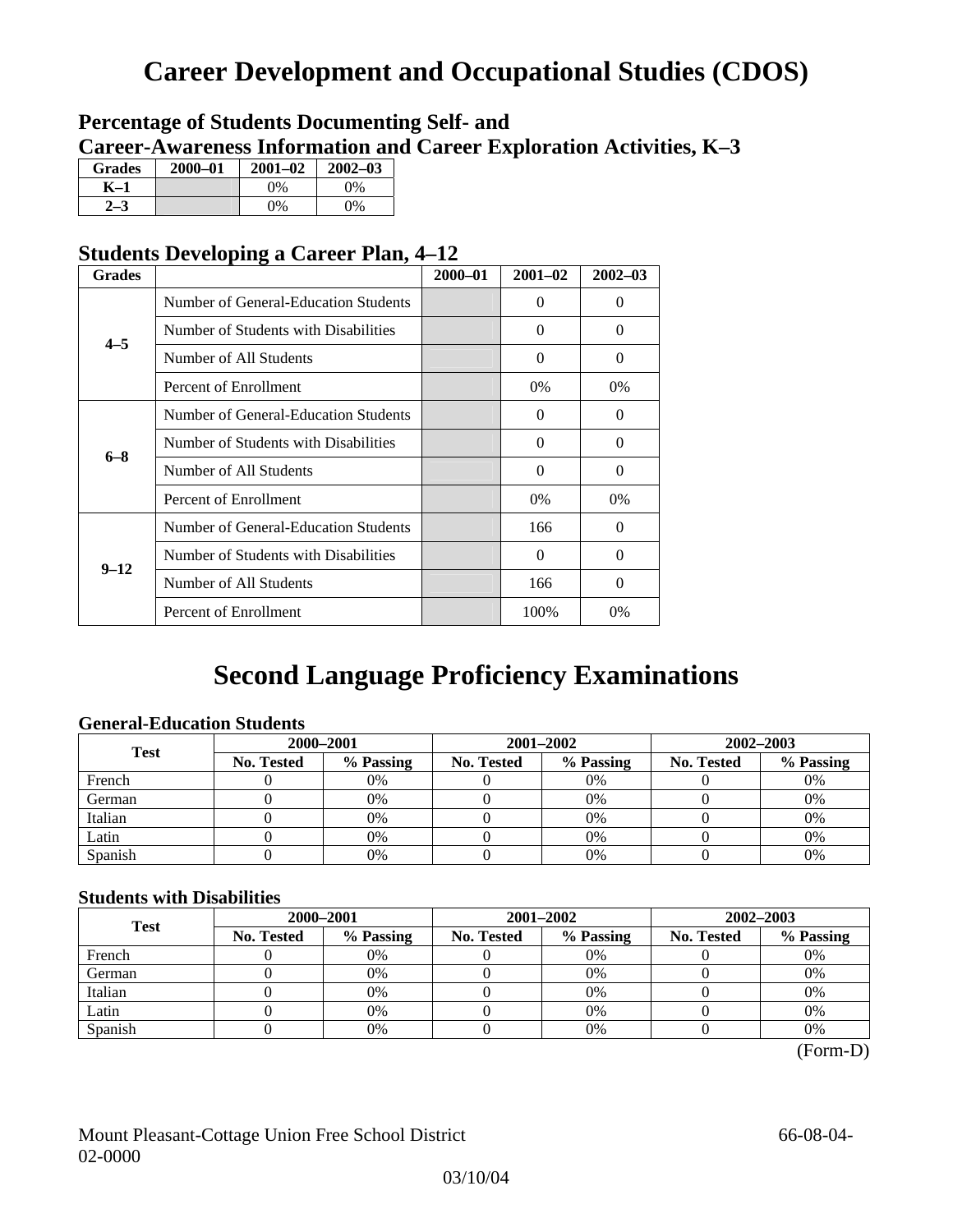# **Regents Competency Tests**

## **General-Education Students**

| <b>Test</b>        |                   | 2000-2001 |            | 2001-2002 | 2002-2003         |           |  |
|--------------------|-------------------|-----------|------------|-----------|-------------------|-----------|--|
|                    | <b>No. Tested</b> | % Passing | No. Tested | % Passing | <b>No. Tested</b> | % Passing |  |
| <b>Mathematics</b> |                   | 0%        |            | 0%        |                   | 0%        |  |
| Science            |                   | 0%        |            | 0%        |                   | 0%        |  |
| Reading            |                   | 0%        |            | $0\%$     |                   | 0%        |  |
| Writing            |                   |           |            | $0\%$     |                   | 0%        |  |
| Global Studies     |                   | 0%        |            | 0%        |                   | 0%        |  |
| U.S. Hist & Gov't  |                   | 0%        |            | 0%        |                   | 0%        |  |

## **Students with Disabilities**

| <b>Test</b>           | 2000-2001         |           |            | 2001-2002 | 2002-2003         |           |  |
|-----------------------|-------------------|-----------|------------|-----------|-------------------|-----------|--|
|                       | <b>No. Tested</b> | % Passing | No. Tested | % Passing | <b>No. Tested</b> | % Passing |  |
| <b>Mathematics</b>    | 56                | 62%       |            | 0%        |                   | 70%       |  |
| Science               | 75                | 48%       |            | 0%        | 40                | 53%       |  |
| Reading               |                   | 58%       |            | 0%        |                   |           |  |
| Writing               |                   |           |            | 0%        |                   | 100%      |  |
| <b>Global Studies</b> | 26                | 35%       |            | 0%        | 46                | 26%       |  |
| U.S. Hist & Gov't     | ι4                | 43%       |            | 0%        |                   | 78%       |  |

 $(Form - E)$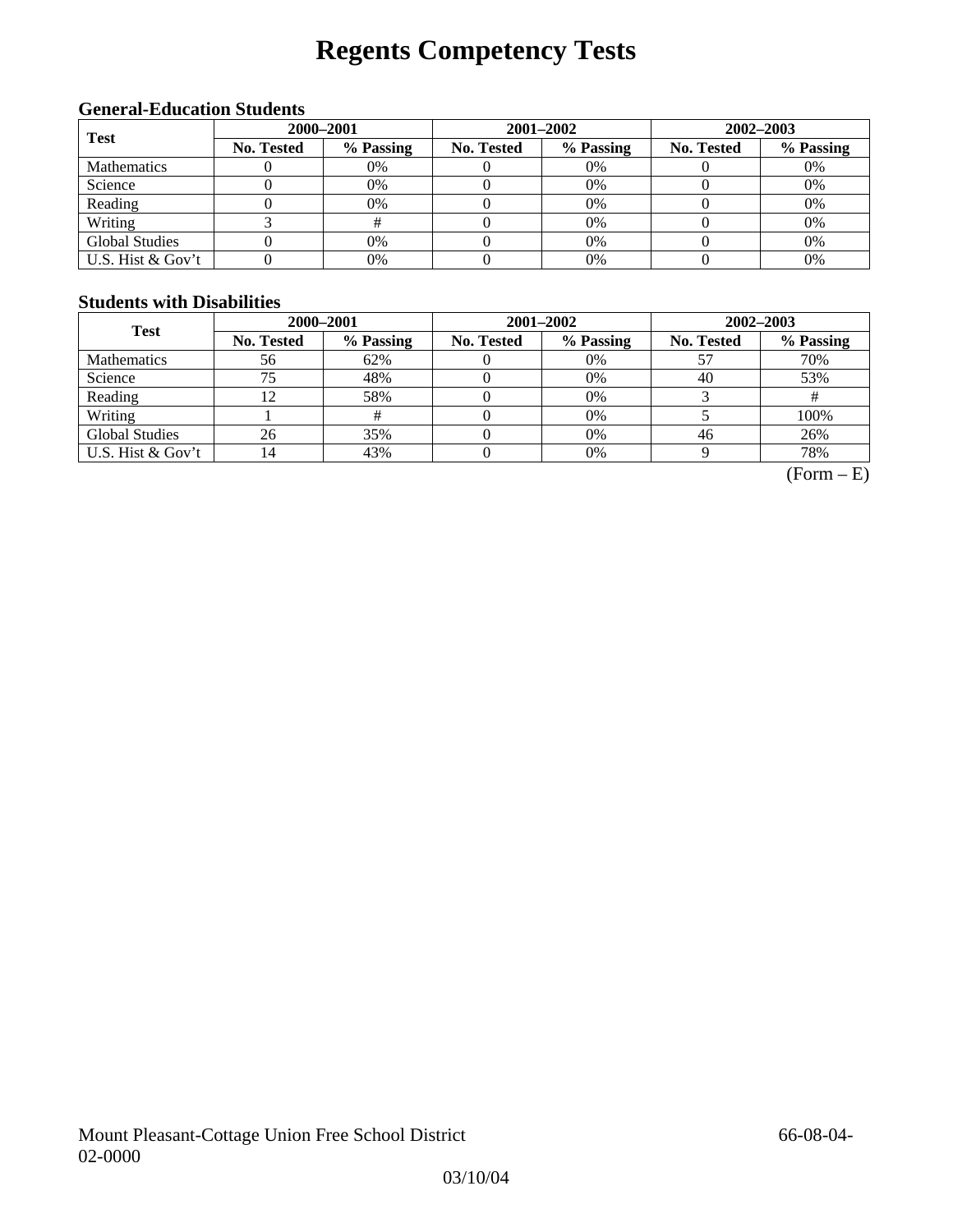# **Regents Examinations**

|                                                            |                  | <b>All Students</b>                          |                  |                  | <b>Students with Disabilities</b> |                  |  |
|------------------------------------------------------------|------------------|----------------------------------------------|------------------|------------------|-----------------------------------|------------------|--|
|                                                            | 2001             | 2002                                         | 2003             | 2001             | 2002                              | 2003             |  |
|                                                            |                  | <b>Comprehensive English</b>                 |                  |                  |                                   |                  |  |
| Number Tested                                              | 29               | $\overline{0}$                               | 15               | 29               | $\Omega$                          | 15               |  |
| Number Scoring 55-100                                      | 18               | $\overline{0}$                               | $\overline{5}$   | 18               | $\overline{0}$                    | 5                |  |
| Number Scoring 65-100                                      | 11               | $\overline{0}$                               | $\overline{2}$   | 11               | $\mathbf{0}$                      | $\overline{2}$   |  |
| Number Scoring 85-100                                      | $\mathbf{1}$     | $\mathbf{0}$                                 | $\overline{2}$   | $\mathbf{1}$     | $\overline{0}$                    | $\overline{2}$   |  |
| Percentage of Tested Scoring 55-100                        | 62%              | 0%                                           | 33%              | 62%              | 0%                                | 33%              |  |
| Percentage of Tested Scoring 65-100                        | 38%              | 0%                                           | 13%              | 38%              | 0%                                | 13%              |  |
| Percentage of Tested Scoring 85-100                        | 3%               | 0%                                           | 13%              | 3%               | 0%                                | 13%              |  |
|                                                            |                  | <b>Mathematics A</b>                         |                  |                  |                                   |                  |  |
| Number Tested                                              | $\boldsymbol{0}$ | $\boldsymbol{0}$                             | 26               | $\boldsymbol{0}$ | $\boldsymbol{0}$                  | 26               |  |
| Number Scoring 55-100                                      | $\boldsymbol{0}$ | $\boldsymbol{0}$                             | $\mathbf{1}$     | $\boldsymbol{0}$ | $\boldsymbol{0}$                  | $\,1$            |  |
| Number Scoring 65-100                                      | $\mathbf{0}$     | $\mathbf{0}$                                 | $\boldsymbol{0}$ | $\mathbf{0}$     | $\mathbf{0}$                      | $\mathbf{0}$     |  |
| Number Scoring 85-100                                      | $\overline{0}$   | $\overline{0}$                               | $\overline{0}$   | $\overline{0}$   | $\overline{0}$                    | $\overline{0}$   |  |
| Percentage of Tested Scoring 55-100                        | 0%               | 0%                                           | 4%               | 0%               | 0%                                | 4%               |  |
| Percentage of Tested Scoring 65-100                        | 0%               | 0%                                           | 0%               | 0%               | 0%                                | 0%               |  |
| Percentage of Tested Scoring 85-100                        | 0%               | 0%                                           | 0%               | 0%               | 0%                                | 0%               |  |
|                                                            |                  | Mathematics B (first administered June 2001) |                  |                  |                                   |                  |  |
| Number Tested                                              | $\theta$         | $\overline{0}$                               | $\mathbf{0}$     | $\mathbf{0}$     | $\mathbf{0}$                      | $\boldsymbol{0}$ |  |
| Number Scoring 55-100                                      | $\overline{0}$   | $\overline{0}$                               | $\overline{0}$   | $\overline{0}$   | $\overline{0}$                    | $\overline{0}$   |  |
| Number Scoring 65-100                                      | $\overline{0}$   | $\overline{0}$                               | $\overline{0}$   | $\overline{0}$   | $\overline{0}$                    | $\overline{0}$   |  |
| Number Scoring 85-100                                      | $\overline{0}$   | $\overline{0}$                               | $\overline{0}$   | $\overline{0}$   | $\overline{0}$                    | $\overline{0}$   |  |
| Percentage of Tested Scoring 55-100                        | 0%               | 0%                                           | 0%               | 0%               | 0%                                | 0%               |  |
| Percentage of Tested Scoring 65-100                        | 0%               | 0%                                           | 0%               | 0%               | 0%                                | 0%               |  |
| Percentage of Tested Scoring 85-100                        | 0%               | 0%                                           | 0%               | 0%               | 0%                                | 0%               |  |
|                                                            |                  | <b>Global History and Geography</b>          |                  |                  |                                   |                  |  |
| Number Tested                                              | 32               | $\overline{0}$                               | 30               | 32               | $\boldsymbol{0}$                  | 30               |  |
| Number Scoring 55-100                                      | 16               | $\mathbf{0}$                                 | $\boldsymbol{7}$ | 16               | $\overline{0}$                    | $\boldsymbol{7}$ |  |
| Number Scoring 65-100                                      | 5                | $\overline{0}$                               | 5                | 5                | $\overline{0}$                    | 5                |  |
| Number Scoring 85-100                                      | $\overline{0}$   | $\overline{0}$                               | $\mathbf{1}$     | $\overline{0}$   | $\overline{0}$                    | $\mathbf{1}$     |  |
| Percentage of Tested Scoring 55-100                        | 50%              | 0%                                           | 23%              | 50%              | 0%                                | 23%              |  |
| Percentage of Tested Scoring 65-100                        | 16%              | 0%                                           | 17%              | 16%              | 0%                                | 17%              |  |
| Percentage of Tested Scoring 85-100                        | 0%               | 0%                                           | 3%               | 0%               | 0%                                | 3%               |  |
| U.S. History and Government (first administered June 2001) |                  |                                              |                  |                  |                                   |                  |  |
| Number Tested                                              | 25               | $\boldsymbol{0}$                             | 19               | 25               | $\boldsymbol{0}$                  | 19               |  |
| Number Scoring 55-100                                      | 9                | $\overline{0}$                               | 10               | 9                | $\overline{0}$                    | 10               |  |
| Number Scoring 65-100                                      | $\overline{3}$   | $\overline{0}$                               | 5                | $\overline{3}$   | $\overline{0}$                    | $\overline{5}$   |  |
| Number Scoring 85-100                                      | $\overline{0}$   | $\overline{0}$                               | $\mathbf{1}$     | $\overline{0}$   | $\mathbf{0}$                      | $\mathbf{1}$     |  |
| Percentage of Tested Scoring 55-100                        | 36%              | 0%                                           | 53%              | 36%              | 0%                                | 53%              |  |
| Percentage of Tested Scoring 65-100                        | 12%              | 0%                                           | 26%              | 12%              | 0%                                | 26%              |  |
| Percentage of Tested Scoring 85-100                        | 0%               | 0%                                           | 5%               | 0%               | 0%                                | 5%               |  |

 $\overline{(Form - F)}$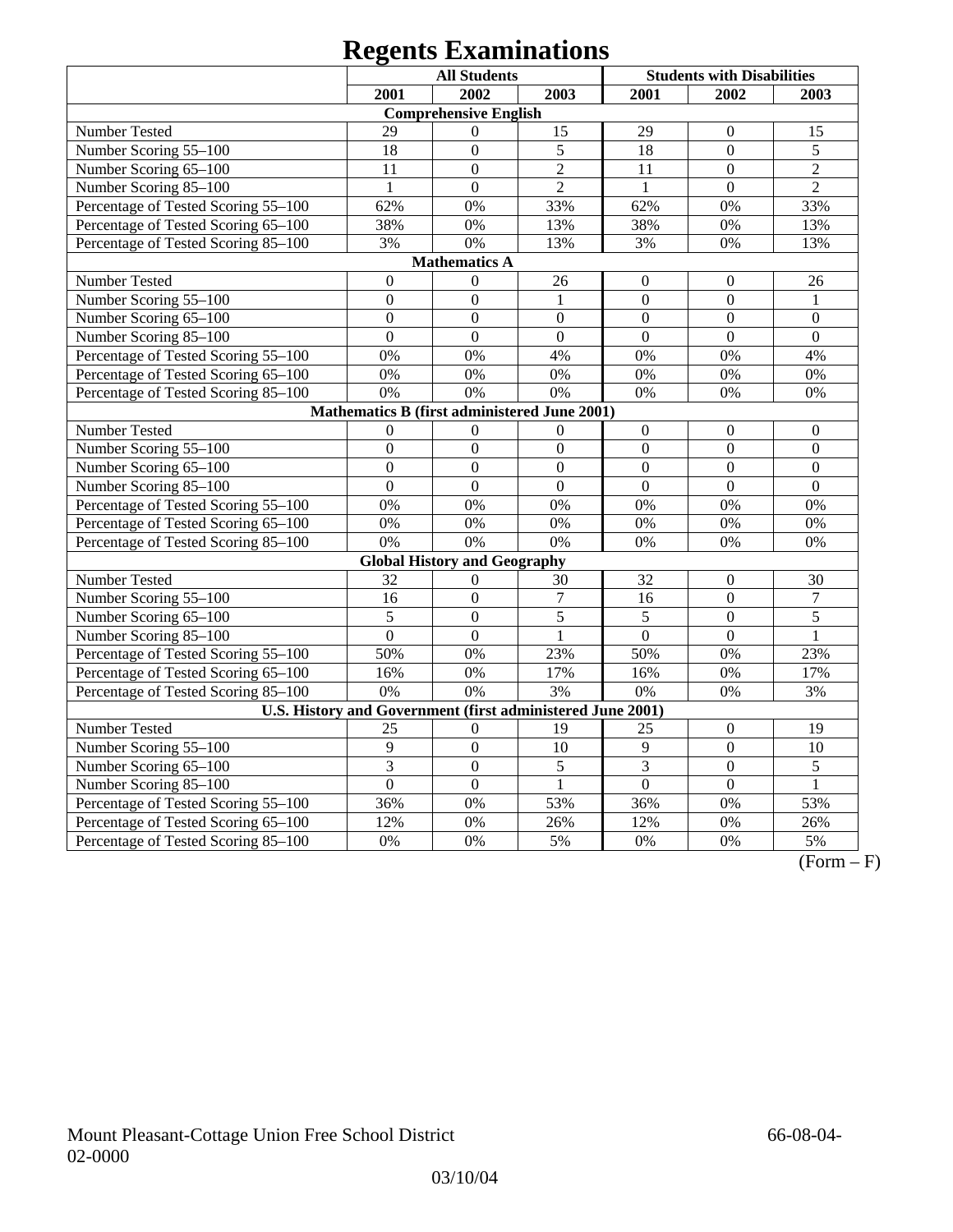## **Introduction to Occupations Examination**

|                                   | 2000–2001         |           | 2001-2002  |           | 2002-2003  |           |  |
|-----------------------------------|-------------------|-----------|------------|-----------|------------|-----------|--|
|                                   | <b>No. Tested</b> | % Passing | No. Tested | % Passing | No. Tested | % Passing |  |
| <b>General-Education Students</b> |                   | 0%        |            | 0%        |            | 0%        |  |
| <b>Students with Disabilities</b> |                   | 83%       |            | 0%        |            | #         |  |

On school reports, 2000–2001 and 2001–2002 data are for all students with disabilities enrolled in the school. District reports contain data for all students with disabilities enrolled in the district for the 2000–2001, 2001–2002, and 2002–2003 school years.

## **Elementary-Level Social Studies**

|                 |                                   | <b>Number</b><br><b>Tested</b> | $%$ at<br>Level 1 | $%$ at<br>Level 2 | $%$ at<br>Level 3 | $%$ at<br>Level 4 |
|-----------------|-----------------------------------|--------------------------------|-------------------|-------------------|-------------------|-------------------|
|                 | <b>General-Education Students</b> |                                | 0%                | 0%                | 0%                | 0%                |
| <b>Nov 2002</b> | <b>Students with Disabilities</b> | 12                             | 50%               | 25%               | 25%               | $0\%$             |
|                 | All Students                      | 12                             | 50%               | 25%               | 25%               | 0%                |

## **Middle-Level Social Studies**

|                  |                                   | <b>Number</b><br><b>Tested</b> | $%$ at<br>evel 1. | $%$ at<br>Level 2 | $%$ at<br>Level 3 | $%$ at<br>Level 4 |
|------------------|-----------------------------------|--------------------------------|-------------------|-------------------|-------------------|-------------------|
|                  | <b>General-Education Students</b> |                                | 0%                | 0%                | 0%                | 0%                |
| <b>June 2003</b> | <b>Students with Disabilities</b> | 43                             | 53%               | 42%               | 5%                | 0%                |
|                  | All Students                      | 43                             | 53%               | 42%               | 5%                | 0%                |

 $(Form - J)$